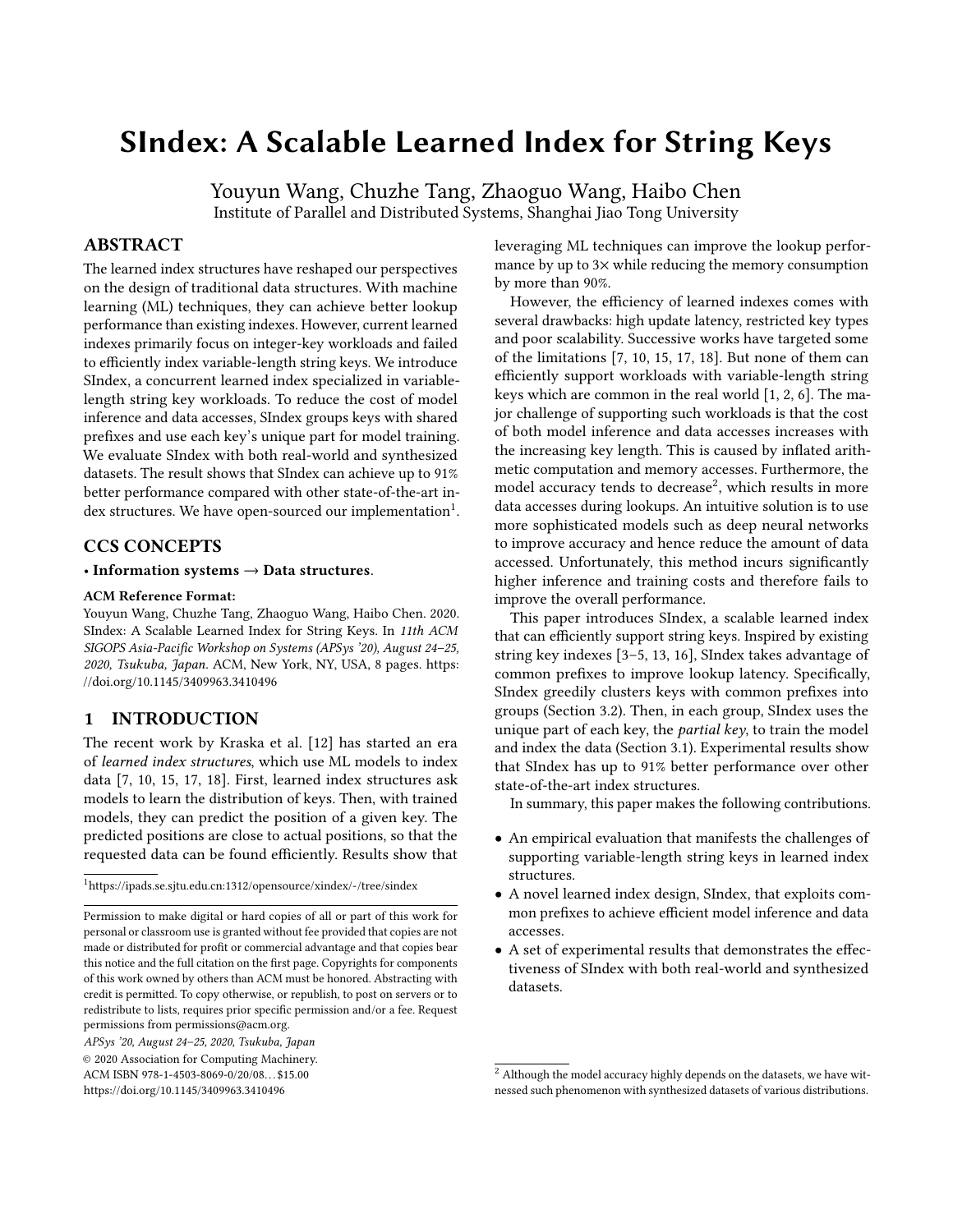APSys '20, August 24–25, 2020, Tsukuba, Japan Youyun Wang, Chuzhe Tang, Zhaoguo Wang, Haibo Chen

#### 2 BACKGROUND AND MOTIVATION

### 2.1 Learned Indexes

Learned indexes use ML models to index data, key-value records [\[7,](#page-7-2) [10,](#page-7-3) [12,](#page-7-1) [15,](#page-7-4) [17,](#page-7-5) [18\]](#page-7-6). Specifically, indexes are considered as functions that map keys to the positions of associated records. Thus, the core idea of learned indexes is using the ML model to predict the record positions of the given keys. In the range index setting, assuming the records are continuously sorted, the index function is effectively the cumulative distribution function (CDF) of keys [\[12\]](#page-7-1). After using ML models, such as neural networks, to learn the CDF  $F$ , record positions can be calculated by  $|F(key) \times N|$ , where N is the number of records.

The original the learned index<sup>[3](#page-1-0)</sup> [\[12\]](#page-7-1) adopts two key mechanisms for high performance. First, it introduces a hierarchical model architecture, named Recursive Model Indexes (RMI), to improve prediction accuracy. Since the prediction error of a single model increases with the increase of dataset size, the learned index uses a multi-stage architecture to reduce the error. In RMI, each model at higher stages dispatch requests to the models at lower stages; the last stage models predict the positions of requested records with given keys. Second, each last stage model memorizes the maximal prediction error  $e_{max}$  and the minimal error  $e_{min}$ . After getting the predicted position  $p$ , the learned index performs a binary search within the range  $[p + e_{min}, p + e_{max}]$ , which is guaranteed to contain the record if it exists.

To handle concurrent update operations efficiently, Tang et al. proposed a technique called Two-Phace Compaction and integrated it in XIndex, an updatable concurrent learned index [\[18\]](#page-7-6). XIndex is a two-layer index structure. The top layer contains a single node called root node, and the bottom layer includes several nodes called group nodes. XIndex rangepartitions records into different groups. An RMI model is used in the root node to index those groups. Each group is responsible for indexing a range of data using multiple linear models and a delta index. The data indexed by a group's linear models are contiguous, sorted in an array. The delta index is used to buffer inserted records, and it is conditionally compacted with the sorted data indexed by models.

To process a request, XIndex first locates the target group through the root node's RMI model. Then it finds the corresponding model in the group node that manages the given key. For a read request, XIndex uses the model to search the target record within the sorted data array. If the record is not found, XIndex continues to search the delta index. For a write request, XIndex first tries to perform an update inplace in the sorted data array. If a qualified record does not exist, XIndex then inserts a new record into the delta index.

<span id="page-1-1"></span>

(b) Read-write performance.

Figure 1: Normalized performance of XIndex and Masstree with various key lengths under 100M randomly generated datasets. Throughputs are normalized to their respective throughputs under 8-byte string keys. The numbers above the bars show the absolute throughput in MOPS. XIndex tokenizes a string into a feature vector  $x \in \mathbb{R}^n$  as model features, where <br>is the string length, and x, is the ASCII value of i-the *n* is the string length, and  $x_i$  is the ASCII value of *i*-th character. The read-write ratio is 9:1 for the read-write workload, where writes comprise of inserts, deletes and updates (1:1:2).

Comparing with the learned index, XIndex has 2.5× better performance with the workload of 10% updates, and 1.7× better with the read-only workload of skew accesses. For the read-only workload with uniform access distribution, the performance of XIndex is similar to the learned index.

### 2.2 Problem Statement

Existing learned indexes have shown superior performance on integer keys. However, they suffer significant performance degradation under string keys. Figures [1a](#page-1-1) and [1b](#page-1-1) show the read-only and read-write performance of XIndex, in comparison with Masstree, with various key lengths. Both read and write performance of XIndex drops dramatically with the increase of key length. For the read-only workload, when the key length is 128 bytes, XIndex only has 30% of its 8-byte key performance. For the read-write workload, XIndex's performance drops more than 66%, while Masstree's only drops 34%.

There are three reasons for the poor performance. First, the model computation cost increases dramatically along with the key length. Even for the simplest model, namely the linear model, model computation still costs 400 ns when the key length is 128 bytes, 23× higher than that of an 8-byte key. Second, the model errors also increase. For the random

<span id="page-1-0"></span> $^3$  We refer to the learned index design proposed by Kraska et al. as "the  $\,$ learned index".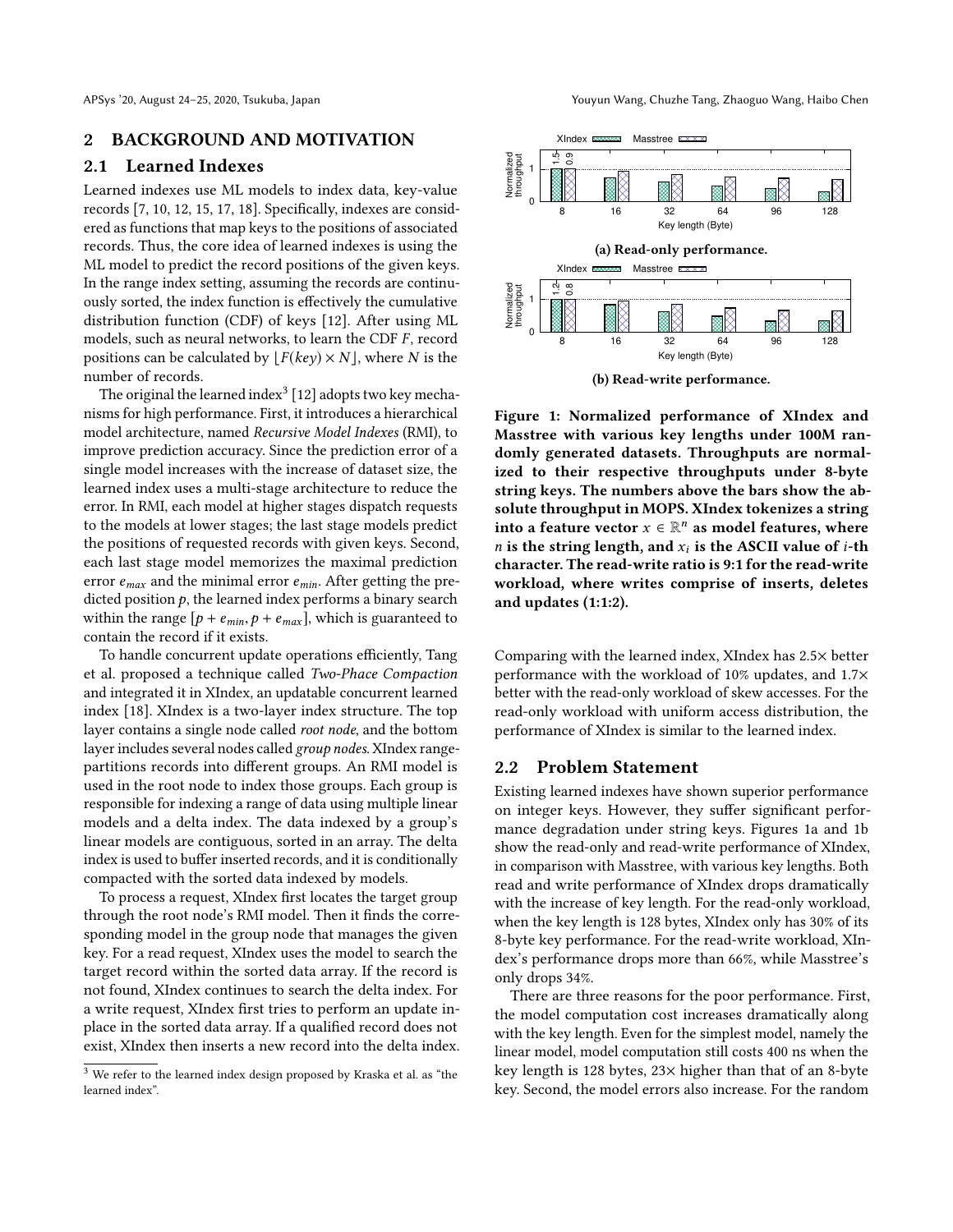dataset, the average error grows from 24 to 68 as the key length grows from 8 to 128 bytes. Increased errors indicate that more records are accessed during lookups, which increases the latency. More complicated models, such as neural networks, can help reduce errors [\[12\]](#page-7-1). But they come with unacceptable prediction cost and training cost (1400 ns of prediction for 128-byte key), leading to no improvement for the overall performance. Third, the binary search also incurs large overhead under string keys — it takes 1370 ns for 128 byte keys and only 590 ns for 8-byte keys. This is because the comparison cost is proportional to the key length.

To summarize, the key length is critical for performance as it equals both model feature length and the number of comparisons in bytes. Our key insight is that some comparisons and model computations are unnecessary  $-$  in many cases, substrings of keys are sufficient to uniquely identify each record. By eliminating these overheads, we can improve the performance with string keys.

#### 3 SINDEX

Figure [2](#page-2-1) shows the architecture of SIndex. Similar to XIndex, SIndex also adopts a two-layer design — one root node in the top layer and several group nodes in the bottom layer. Each group is responsible for storing records of a specific key range. Records are stored either in a sorted data array, indexed by a linear model, or a delta index if introduced by insertions. For indexing groups, the root node stores each group's pivot keys, the lower bound of a group's responsible range. The root leverages multiple linear models to index groups. SIndex continuously checks all groups in the background. If a group's delta index size is larger than the size threshold given by the user, SIndex performs compaction. During compaction, SIndex merges the delta index with the old sorted array into a new sorted array and retrains models.

SIndex makes three important design choices that are tailored for string keys. First, SIndex uses partial keys to reduce both model computation cost and comparison cost (section [3.1\)](#page-2-0). The partial keys are order-preserving substrings of original keys that uniquely identify each record within a group. An efficient algorithm is used to compute partial keys. Second, SIndex leverages a greedy grouping strategy to adaptively partition keys into different groups (section [3.2\)](#page-3-0). After partitioning, each group contains a maximal number of keys, which keeps the group's model error and partial key length under specified thresholds. This partition scheme improves SIndex by reducing the number of groups and hence the indexing burden of the root. Third, SIndex uses a piecewise linear model instead of an RMI model in the root node to index groups (section [3.3\)](#page-3-1). Using a piecewise linear model helps SIndex gain control on indexing the key range

<span id="page-2-1"></span>

Figure 2: The architecture of SIndex.

of each model. As a result, partial keys and greedy grouping strategy can be reused for the root.

#### <span id="page-2-0"></span>3.1 Partial Key

In each group, SIndex extracts partial keys for model computation and comparisons. Informally, partial keys are the shortest fixed-length substrings of the keys within the group, which (1) have stripped off common prefixes, and (2) remain distinguishable from each other with respect to their original ordering. Specifically, for any key in a group, denoted as  $k$ , the partial key is  $k[pl:pl+el]$ , which is an el-length substring, starting at the zero-based index  $pl$ . The  $pl$  is the longest common prefix length among keys in the group, and the el is the effective key length defined below. The effective key length is the shortest prefix length among the stripped keys, keys with first  $pl$  characters removed, that still maintains uniqueness within one group.

Algorithm [1](#page-3-2) summarizes the procedure for identifying the partial key of a sorted key array. Given a sorted key array, SIndex first initializes the prefix length as the common prefix length of the first two keys, using the helper function CommonPrefixLen (Line [1\)](#page-3-3). CommonPrefixLen returns the common prefix length of the substrings of input keys k1 and k2, starting at s (Line [9-](#page-3-4)[13\)](#page-3-5). Afterward, SIndex iterates over the sorted key array with a for loop to calculate the longest common prefix of all the keys, pl, and the longest common prefix length of two adjacent keys, max\_prefix. Within a loop, let  $k$  be the key being examined, SIndex updates  $pl$  to be the prefix length between the existing common prefix among already examined keys and  $k$  (Line [4\)](#page-3-6). max\_prefix is updated to be the common prefix length between the current key and its previous key,  $pl + l$ , if this value is larger than the previous one (Line [5-](#page-3-7)[6\)](#page-3-8). Finally, the effective length is calculated by  $max\_prefix - pl$  (Line [7\)](#page-3-9).

SIndex benefits from partial keys in two ways. First, partial keys improve the efficiency of both model computation and model training: SIndex directly tokenizes partial keys into feature vectors, resulting in shorter feature length and hence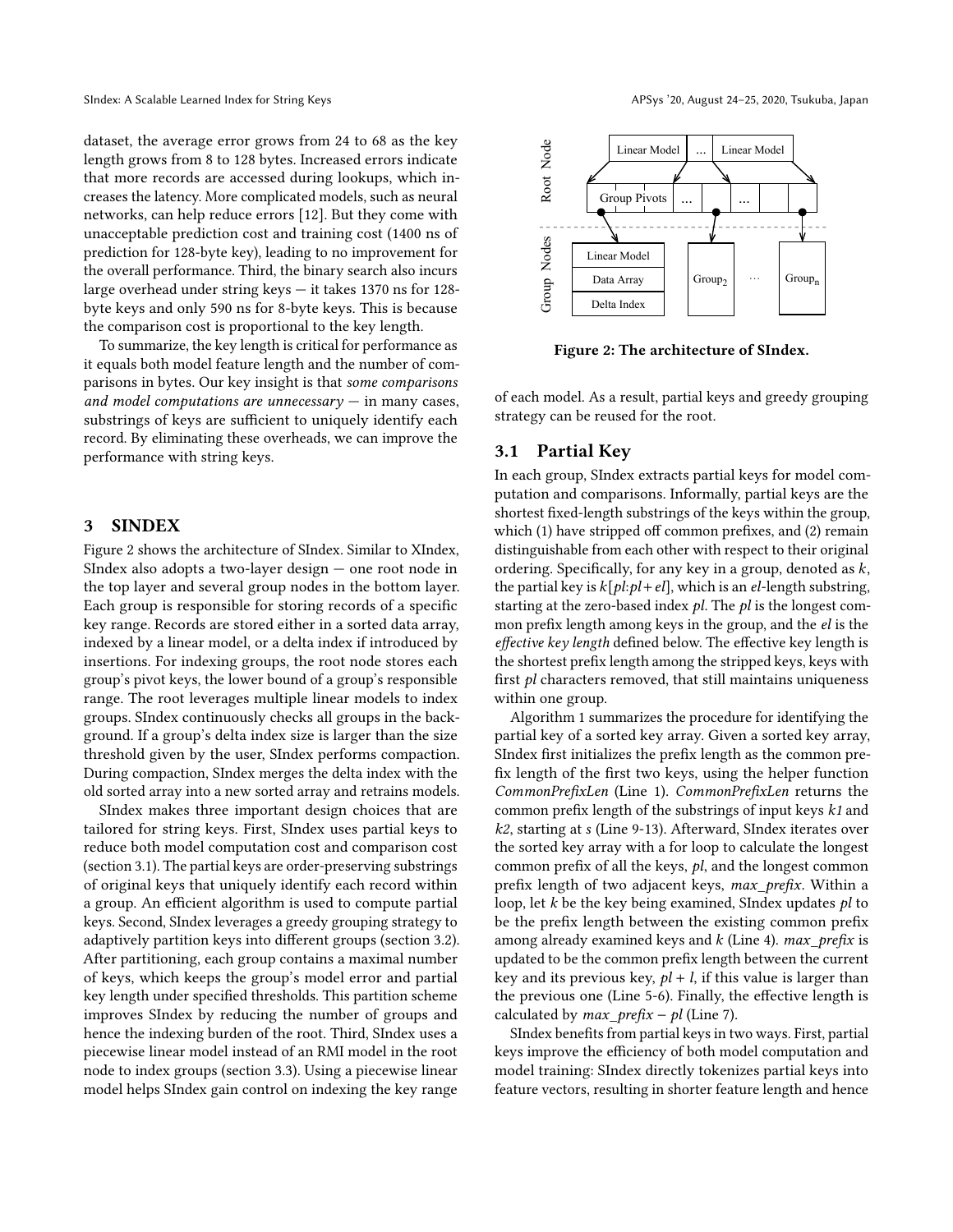Algorithm 1: Compute Partial Key

<span id="page-3-9"></span><span id="page-3-8"></span><span id="page-3-7"></span><span id="page-3-6"></span><span id="page-3-3"></span><span id="page-3-2"></span>In : A sorted key array  $K$ , a key length  $kl$ . **Out**: The prefix length  $pl$ , the effective key length  $el$ .  $1 \text{ pl} \leftarrow \text{CommonPrefixLen}(0, K[0], kl, K[1], kl)$ 2  $max\_prefix \leftarrow pl$ 3 for  $i \leftarrow 2$  to *K*.size do<br>4 | *pl* ← CommonPrefi 4  $p$ *l* ← CommonPrefixLen(0, K[i – 1], pl, K[i], kl)<br>5  $l$  ← CommonPrefixLen(pl, K[i – 1], kl, K[i], kl) 5  $l \leftarrow CommonPrefixLen(pl, K[i-1], kl, K[i], kl)$ <br>
6  $max\ prefix \leftarrow max(max\ prefix, pl + l)$  $max\_prefix \leftarrow max(max\_prefix, pl + l)$  $7$  el ← max\_prefix – pl <sup>8</sup> return pl, el 9 Function CommonPrefixLen(s, k1, len1, k2, len2):<br>10  $\qquad \qquad$  for  $i \leftarrow s$  to min(len1, len2) – 1 do 10 for  $i \leftarrow s$  to min(len1, len2) – 1 do<br>
11 if  $kI[i] \neq k2[i]$  then 11 if  $k1[i] \neq k2[i]$  then<br>
12 if the return  $i - s$ return  $i - s$ 13  $\vert$  return min(len1, len2) – s

<span id="page-3-5"></span><span id="page-3-4"></span>reduced arithmetic computation. Second, the binary search overhead is reduced as well. SIndex uses the partial key for key comparison because of the uniqueness and order preservation of each partial key. Hence, the comparison cost is, to a great extent, diminished.

#### <span id="page-3-0"></span>3.2 Greedy Grouping

SIndex greedily range-partitions data into different groups to ensure that the partial key length and model errors are under specified thresholds. Algorithm [2](#page-3-10) depicts this greedy strategy of grouping data in SIndex. User-specified parameters are used to fine-tune SIndex: the error threshold et, the partial key length threshold  $pt$ , the forward step size  $fs$ , and the backward step size bs. SIndex iterates over all the records. During the iteration, it determines whether to add fs records into the current group or remove bs records from the current group according to the two thresholds, et and pt. Specifically, each time SIndex moves forwards, it first adds the next fs records to the current group (Line [20](#page-3-11)[-21\)](#page-3-12). Then SIndex trains a linear model on the current group to get the average error (Line [22](#page-3-13)[-23\)](#page-3-14) and uses Algorithm [1](#page-3-2) to compute the length of the partial key (Line [24\)](#page-3-15). It continues to move forwards as long as both the model error and partial key length are smaller than their respective thresholds. The last forward step can cause a violation of thresholds, therefore SIndex uses backward steps for alleviation. For each backward step, SIndex removes the most recently added bs records from the current group (Line [27\)](#page-3-16). It repeats backward steps until both the model error restriction and partial key length restriction are restored (Line [25\)](#page-3-17).

<span id="page-3-13"></span><span id="page-3-12"></span><span id="page-3-11"></span><span id="page-3-10"></span>

| <b>Algorithm 2:</b> Greedy Grouping                             |
|-----------------------------------------------------------------|
| In : A sorted data array $D$ , an error threshold <i>et</i> , a |
| partial key length threshold pt, a forward step                 |
| size <i>fs</i> , a backward step size <i>bs</i> (< <i>fs</i> ). |
| Out: Groups of records G.                                       |
| $14 \ G \leftarrow \emptyset$                                   |
| 15 while $i < D$ size do                                        |
| $cur\_grp \leftarrow new empty group$<br>16                     |
| $err \leftarrow 0; pl \leftarrow 0$<br>17                       |
| while <i>err</i> < <i>et</i> and $pl$ < <i>pt</i> do<br>18      |
| $i \leftarrow i + fs$<br>19                                     |
| $records \leftarrow$ retrieve next fs records<br>20             |
| add records to cur_grp<br>21                                    |
| train a linear model on <i>cur_grp</i><br>22                    |
| $err \leftarrow$ get average model error for cur_grp<br>23      |
| $pl \leftarrow$ get partial key length for cur_grp.Keys<br>24   |
| while <i>err</i> $\geq$ <i>et</i> or $pl \geq pt$ do<br>25      |
| $i \leftarrow i - bs$<br>26                                     |
| remove last bs records from cur_grp<br>27                       |
| train model on <i>cur_grp</i><br>28                             |
| $err \leftarrow$ get average model error for $cur\_grp$<br>29   |
| $pl \leftarrow$ get partial key length for cur_grp.Keys<br>30   |
| add cur_grp to G<br>31                                          |
| $32$ return $G$                                                 |

## <span id="page-3-17"></span><span id="page-3-16"></span><span id="page-3-15"></span><span id="page-3-14"></span><span id="page-3-1"></span>3.3 Piecewise Linear Model for the Root

SIndex uses a piecewise linear model in the root node to index groups. A piecewise linear model consists of a series of linear segments, each of which is represented as a linear model. Each model is responsible for serving requests of non-overlapping key ranges. At training time, these linear models are trained using group pivots. SIndex exploits the same greedy grouping algorithm to determine assignment of group pivots to each model, which in turn determines the key range of each model. Then it applies the partial key in each model. At inference time, SIndex uses binary search to find responsible linear models for requests.

SIndex chooses the piecewise linear model instead of the RMI model, which is used in the root of XIndex, for two reasons. First, in RMI, two pivots distant with each other can be assigned to the same leaf model, which results in a large span in the key range of the leaf model. The larger span the key range has, the less chance SIndex has to remove common prefix for the model, and hence less performance improvement from partial keys. Second, in practice, multiple stages of linear models in RMI causes a significant increase in computational overhead for string keys. This increase cancels off the benefits of reduced model error brought by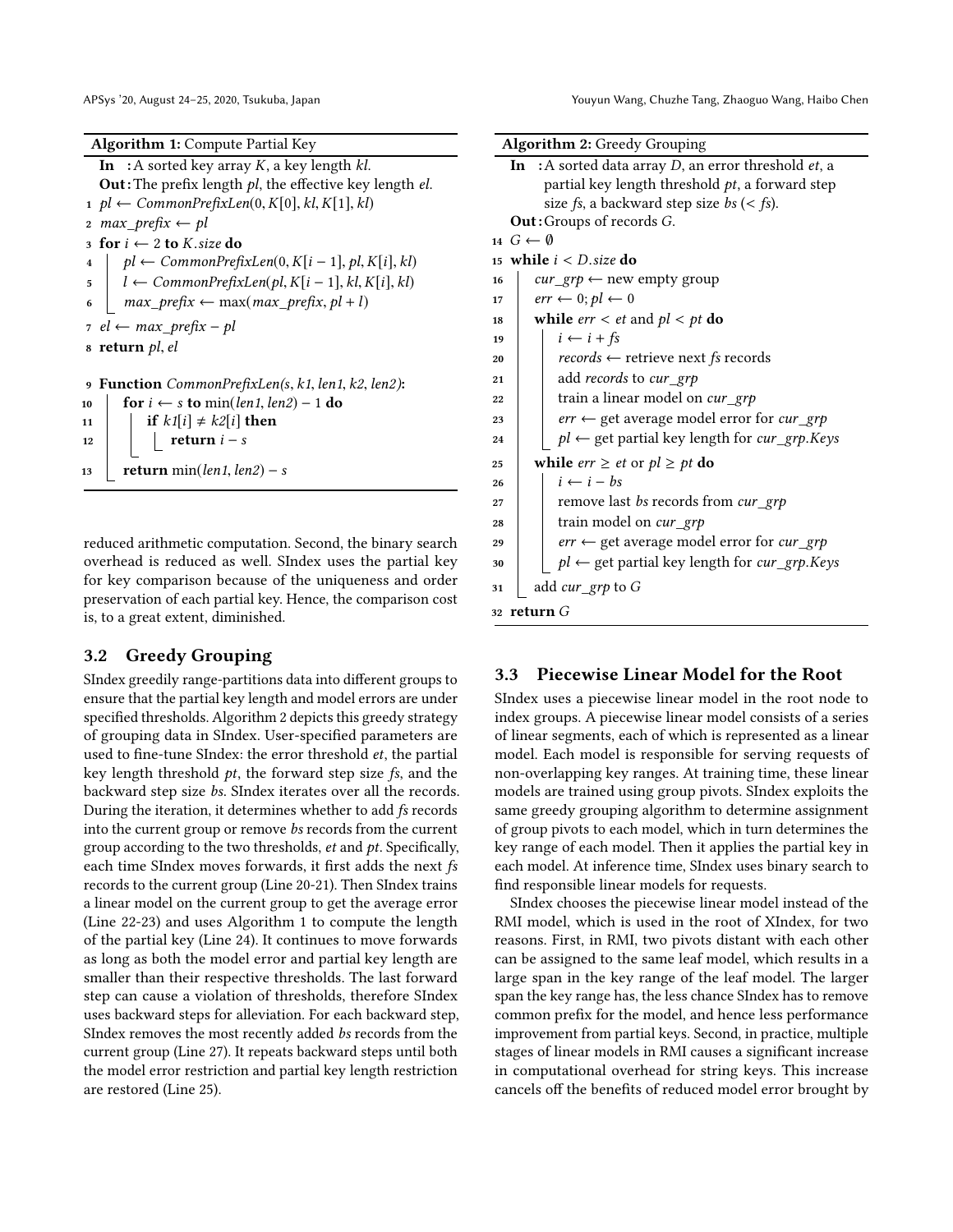RMI, leading to no improvement for the overall performance. For a specific case, after adding another layer, binary search time is reduced from 1291 ns to 1091 ns, but the inference time increases from 227 ns to 616 ns.

### 3.4 Optimization

To accelerate model inference, SIndex exploits SIMD instructions to perform model computation. Specifically, SIndex uses \_mm256\_fmadd\_pd in FMA to perform the fused multiply-add operation of every four 8-byte floating-point numbers in one instruction. SIndex will fall back to the conventional way — one multiplication at a time — for dot product when the feature length is less than four.

#### 4 EVALUATION

In this section, we experimentally evaluated the performance of SIndex and compared it with other state-of-the-art index structures.

Implementation. We implement SIndex in C++. We store metadata of partial key as part of groups' metadata, including the common prefix length and the effective key length. The partial key is recalculated each time after compaction. SIndex applies the greedy grouping algorithm at initialization.

Dataset. We use two families of datasets throughout experiments. One comprises synthetic datasets where all keys are randomly generated, denote as "R[key length]-[dataset size]". The other is a real-world dataset containing 92M URLs of quotes from Memetracker [\[14\]](#page-7-11). The maximum length of URLs is 128 bytes and the average length is 62 bytes. We tokenize URLs into 128-length feature vectors. For URLs with length  $n < 128$ , we set  $x_i = 0$  for  $i > n$ .

Counterparts. We compare SIndex with XIndex [\[18\]](#page-7-6), Masstree [\[16\]](#page-7-10), and Wormhole [\[19\]](#page-7-12). XIndex is a concurrent index based on learned models. Masstree is a concurrent index that layers B-tree over Trie. Wormhole is an index that replaces the internal nodes of B-tree with Trie.

Configuration. The error threshold, et, and the partial key length threshold, pt, are set to 50 and 4 for the random dataset, and 500 and 40 for the URL dataset. The forward step size, fs, and the backward step size bs are set to 500 and 50, respectively. One thread is configured for background compaction, which is accounted for in the total thread count. We use the default configurations for other indexes. For each experiment, we report the steady-state performance after warming up. The tests are run on a server with two 12-core Intel Xeon E5-2650 v4 CPU, each with 30 MB LLC.

## 4.1 Overall Performance

In this section, we measure the overall performance of SIndex, including the performance under both read-only workloads and read-write workloads.

<span id="page-4-0"></span>

Figure 3: Read-only single-thread performance with different datasets.

<span id="page-4-1"></span>

Figure 4: Read-only single-thread performance with different key lengths using random datasets.

Read-only performance. We first measure the single-thread throughputs of SIndex with read-only workloads using different datasets. As shown in Figure [3,](#page-4-0) SIndex achieves the best performance among all the indexes under random datasets but has fewer performance advantages under the URL dataset. SIndex outperforms XIndex, Masstree and Wormhole by up to 88%, 91% and 43% respectively under random datasets. Under the URL dataset, SIndex still shows relatively good performance compared with XIndex (1.5×) and Masstree (1.3×). However, SIndex's performance is worse than Wormhole by 25%. This is because the URL dataset has more complex data distribution, leading to larger errors  $-4.5\times$  larger than the average error of the random datasets. Also, the partial key length is 39 bytes for the URL dataset, which is nearly 10× larger than that of the random datasets.

We then evaluate SIndex with various key lengths. Figure [4](#page-4-1) shows the results under 100M random dataset, with key length ranging from 8 bytes to 128 bytes. SIndex shows considerable performance advantages for all key lengths. Its performance shows similar scalability in key length as Masstree and Wormhole. XIndex only achieves good performance with short keys but suffers large performance degradation when keys are larger than 8 bytes: the throughout with 128 byte keys is only 30% of that with 8-byte keys. Compared with XIndex, with 128-byte keys, SIndex maintains 62% of its 8-byte throughout and outperforms XIndex by 91%.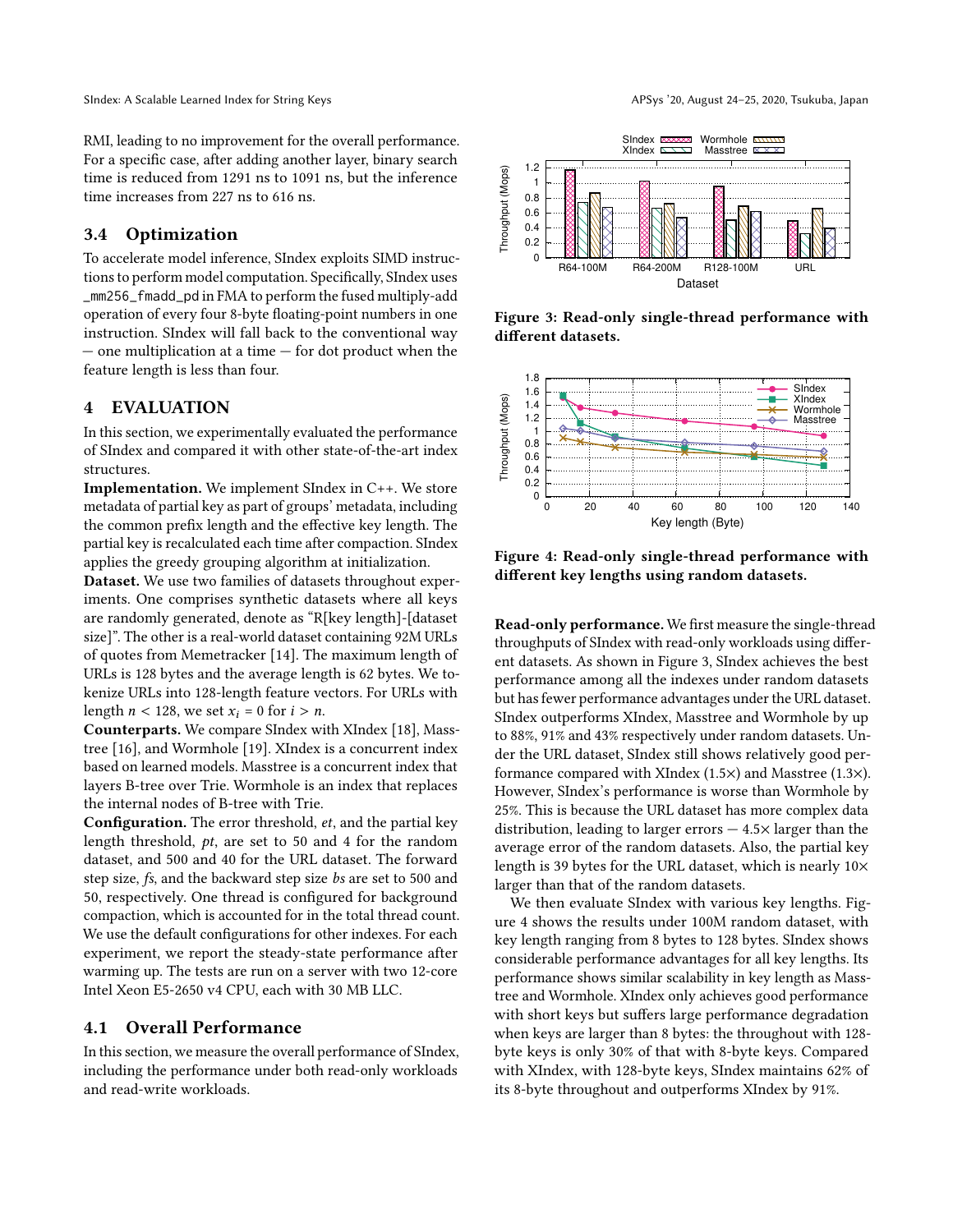<span id="page-5-0"></span>

Figure 5: Read-write single-thread performance with different read-write raitos using R128-100M dataset.

<span id="page-5-1"></span>

Figure 6: Read-write performance scalability using R128-100M dataset. The worklaod has a read-write ratio of 9:1.

<span id="page-5-2"></span>

Figure 7: Read-write performance scalability using R128-100M dataset. The worklaod has a read-write ratio of 9:1 and all writes are in-place updates.

Read-write performance. We then investigate the performance of SIndex with read-write workloads using different read-write ratios. We experiment with the random dataset of 100M 128-byte keys. The write requests include in-place updates, inserts, and deletes, with a ratio of 2:1:1. As shown in Figure [5,](#page-5-0) SIndex maintains relatively good performance under read-write workloads. When there are 10% writes, SIndex has 89% better performance than XIndex. When there are 40% writes, SIndex still has comparable performance as Wormhole, while being 45% better than XIndex and 21% better than Masstree.

APSys '20, August 24–25, 2020, Tsukuba, Japan Youyun Wang, Chuzhe Tang, Zhaoguo Wang, Haibo Chen

<span id="page-5-3"></span>

Figure 8: Performance breakdown of SIndex.

Figure [6](#page-5-1) shows the scalability in threads under a workload with a 90:10 read-write ratio. SIndex shows up to 72% performance advantages compared with XIndex. However, SIndex is worse than Wormhole and Masstree under multi-thread read-write scenarios (19% and 13% worse under 24-thread). This is mainly because the compaction process is not quick enough to merge data in delta indexes. Despite the use of the partial key, the model retraining is still time-consuming in SIndex— 300  $\mu$ s to train a linear model with 1400 keys. This leads to a large delta index size  $-$  up to 650 on average under 24 threads.

We also evaluate the scalability of SIndex with the same read-write ratio, but all writes are in-place updates. Figure [7](#page-5-2) shows the results. SIndex exhibits good scalability in this workload since there is no need to perform compactions. The 24-thread performance can achieve 21× of its single-thread performance, which is 17% better than Wormhole.

#### 4.2 Performance Breakdown

In this subsection, we analyze the performance improvement brought by each design. We start from a baseline design where none of the proposed techniques is used, denoted as "Baseline". Then we incrementally apply our design decisions, namely the partial key, the greedy grouping, the piecewise linear model, and the SIMD optimization, and finally obtain the full SIndex design. Figure [8](#page-5-3) shows the throughputs of applying each of the techniques under random and URL datasets. Throughputs are normalized to the baseline.

We first apply the partial key in each group. With the partial key, SIndex improves 35% and 15% under random and URL datasets, respectively. For the random dataset, the average key length for model and comparison of all groups is significantly reduced from 128 bytes to 4 bytes. For the URL dataset, it is reduced from 128 to 80, with an average prefix length of 14 bytes. Next, we apply the greedy grouping strategy to range-partition data for group nodes. SIndex has an improvement of 7% and 9% for the two datasets, respectively. The average partial key length for groups further decreases to 39 bytes for the URL dataset. Afterward, the use of the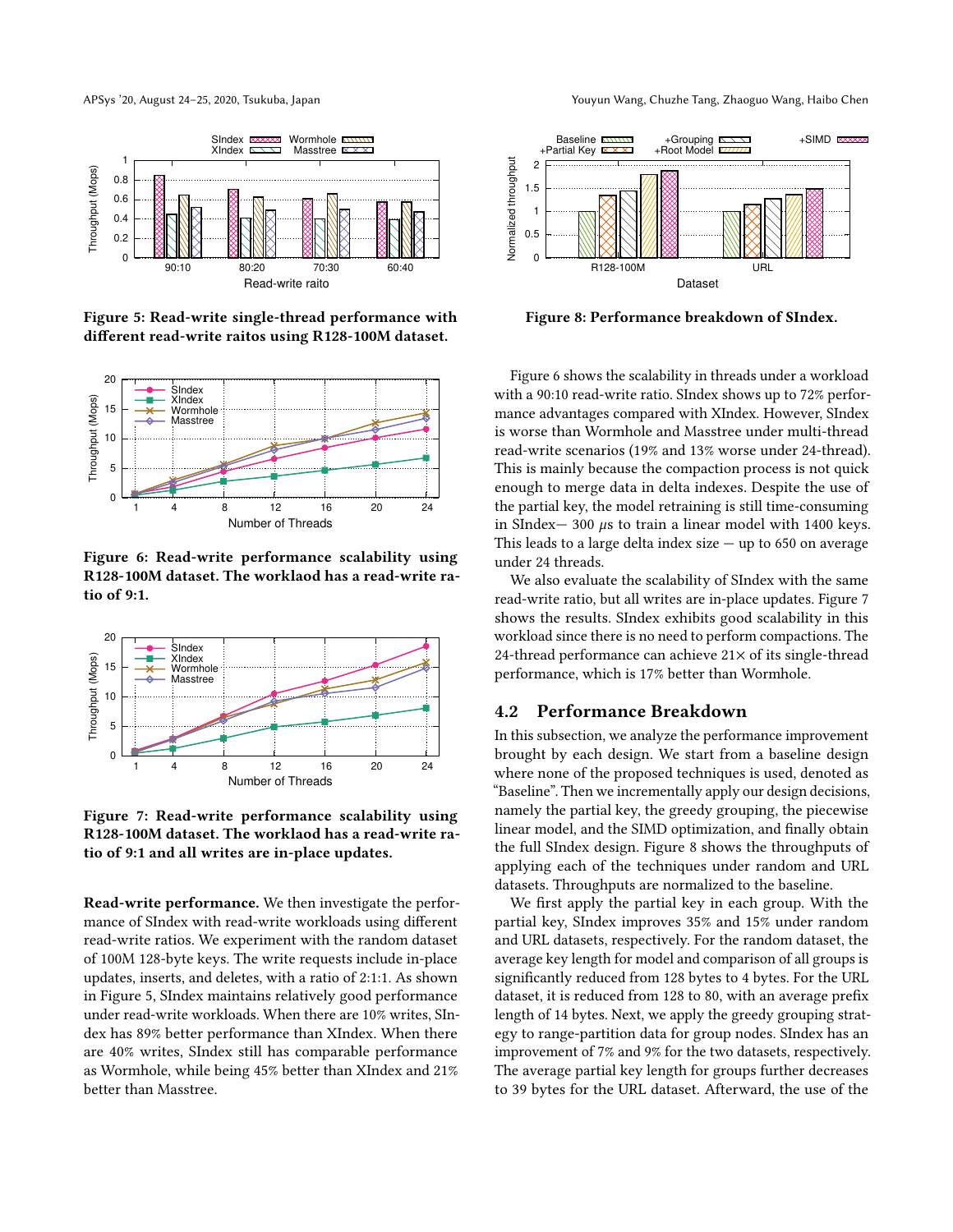piecewise linear model in the root node reduces the root model inference time, bringing 24% and 7% overall improvement. For the random dataset, the root model inference time decreases from 640 ns to 70 ns. For the URL, it decreases from 640 ns to 354 ns, with a partial key length of 105 bytes for root models. Finally, we adopt SIMD for model inference, which gives SIndex another improvement of 4% for random and 9% for URL.

#### 5 RELATED WORKS

Learned indexes. The proposal of learned index structures [\[12\]](#page-7-1) has boosted a rich corpus of index structures based on learned models. RMI by Kraska et al. [\[12\]](#page-7-1) uses a hierarchy of simple ML models to achieve adequate accuracy with small model inference cost. For better space efficiency, Ferragina and Vinciguerra propose PGM-index [\[8\]](#page-7-13), a learned index that achieves a provably efficient time and space bounds. It extends the RMI design by adapting to both the distribution of keys and their access frequencies. For better build efficiency, Kipf et al. propose RadixSpline [\[11\]](#page-7-14), which employs a bottom-up build method that only needs a single pass over the dataset. FITing-Tree [\[10\]](#page-7-3) is a data-aware index structure, which can be seen as a specialization of RMI. It approximates data distribution using piecewise linear functions and provides bounded error specified by users to balance lookup performance and space consumption. ALEX [\[7\]](#page-7-2) is an updatable learned index that proposes a careful space-time trade-off. It dynamically adapts its RMI structure based on the workload and offers a Gapped Array for model-based insertion. Tang et al. propose XIndex [\[18\]](#page-7-6), a concurrent learned index that can handle concurrent update operations. XIndex uses a two-phase compaction scheme to merge buffered data into existing sorted data efficiently. Flood [\[17\]](#page-7-5) is a learned multi-dimensional index. It exploits ML methods to learn an optimal layout that divides d-dimensional data space into a grid of contiguous cells and uses linear models to speed up queries. LISA [\[15\]](#page-7-4) is a learned index structure designed for disk-resident spatial data. It leverages learned models to generate data layouts in the disk. Compared with these works, SIndex is the only learned index structure that is optimized for string keys.

Conventional indexes. A number of conventional index structures are extensively studied for string keys, most of which are variants of trie. Trie [\[9\]](#page-7-15) is a tree-based index structure where each node represents a slice of the string key. Keys with common prefixes can be served with a small set of nodes. The lookup performance is bounded by the length of the string. Masstree [\[16\]](#page-7-10) partitions key into 8-byte segments and index them with a trie structure. Within each trie node, a concurrent B-tree is used to index the segments. Height Optimized Trie (HOT) [\[3\]](#page-6-2) maximizes the node fanout

to reduce the height of trie. It stores sparse partial keys in each node for compactness and is carefully engineered for fast SIMD operations. Wormhole [\[19\]](#page-7-12) is an index structure that hybrids B-tree, trie, and hash table. It replaces the internal nodes of B-tree with a trie, which is then encoded with a hash table for efficient access. The Adaptive Radix Tree (ART) [\[13\]](#page-7-9) adaptively chooses the most compact and efficient data layout for internal nodes, thus achieving both space and time efficiency. Compared with them, SIndex takes advantage of ML models to achieve fast indexing.

### 6 CONCLUSION

In this paper, we present SIndex, the first concurrent learned index for string keys. To mitigate the unique challenges introduced by the combination of string key workloads and ML methods, we propose three innovative designs: partial keys for reducing the cost of model inference and data access, a greedy grouping strategy for limiting the length of partial keys in each group, and a piecewise linear model for the root for reusing the partial key and the greedy grouping strategy. Our evaluation shows that SIndex is able to maintain competitive performance under string workloads using both synthetic and real-world datasets. SIndex is publicly available at [https://ipads.se.sjtu.edu.cn:1312/opensource/xindex/-](https://ipads.se.sjtu.edu.cn:1312/opensource/xindex/-/tree/sindex) [/tree/sindex.](https://ipads.se.sjtu.edu.cn:1312/opensource/xindex/-/tree/sindex)

#### ACKNOWLEDGMENTS

We thank the anonymous reviewers for their constructive feedback and suggestions. This work is supported in part by the National Natural Science Foundation of China (No. 61902242), and the HighTech Support Program from Shanghai Committee of Science and Technology (No. 19511121100). Zhaoguo Wang [\(zhaoguowang@sjtu.edu.cn\)](mailto:zhaoguowang@sjtu.edu.cn) is the corresponding author.

### REFERENCES

- <span id="page-6-0"></span>[1] Berk Atikoglu, Yuehai Xu, Eitan Frachtenberg, Song Jiang, and Mike Paleczny. 2012. Workload Analysis of a Large-Scale Key-Value Store. SIGMETRICS Perform. Eval. Rev. 40, 1, 53âĂŞ64. [https://doi.org/10.](https://doi.org/10.1145/2318857.2254766) [1145/2318857.2254766](https://doi.org/10.1145/2318857.2254766)
- <span id="page-6-1"></span>[2] Berk Atikoglu, Yuehai Xu, Eitan Frachtenberg, Song Jiang, and Mike Paleczny. 2012. Workload Analysis of a Large-Scale Key-Value Store. In Proceedings of the 12th ACM SIGMETRICS/PERFORMANCE Joint International Conference on Measurement and Modeling of Computer Systems (SIGMETRICS '12). Association for Computing Machinery, New York, NY, USA, 53âĂŞ64.<https://doi.org/10.1145/2254756.2254766>
- <span id="page-6-2"></span>[3] Robert Binna, Eva Zangerle, Martin Pichl, Günther Specht, and Viktor Leis. 2018. HOT: A Height Optimized Trie Index for Main-Memory Database Systems. In Proceedings of the 2018 International Conference on Management of Data (SIGMOD '18). Association for Computing Machinery, New York, NY, USA, 521âĂŞ534. [https://doi.org/10.1145/](https://doi.org/10.1145/3183713.3196896) [3183713.3196896](https://doi.org/10.1145/3183713.3196896)
- [4] Philip Bohannon, Peter Mcllroy, and Rajeev Rastogi. 2001. Main-Memory Index Structures with Fixed-Size Partial Keys. In Proceedings